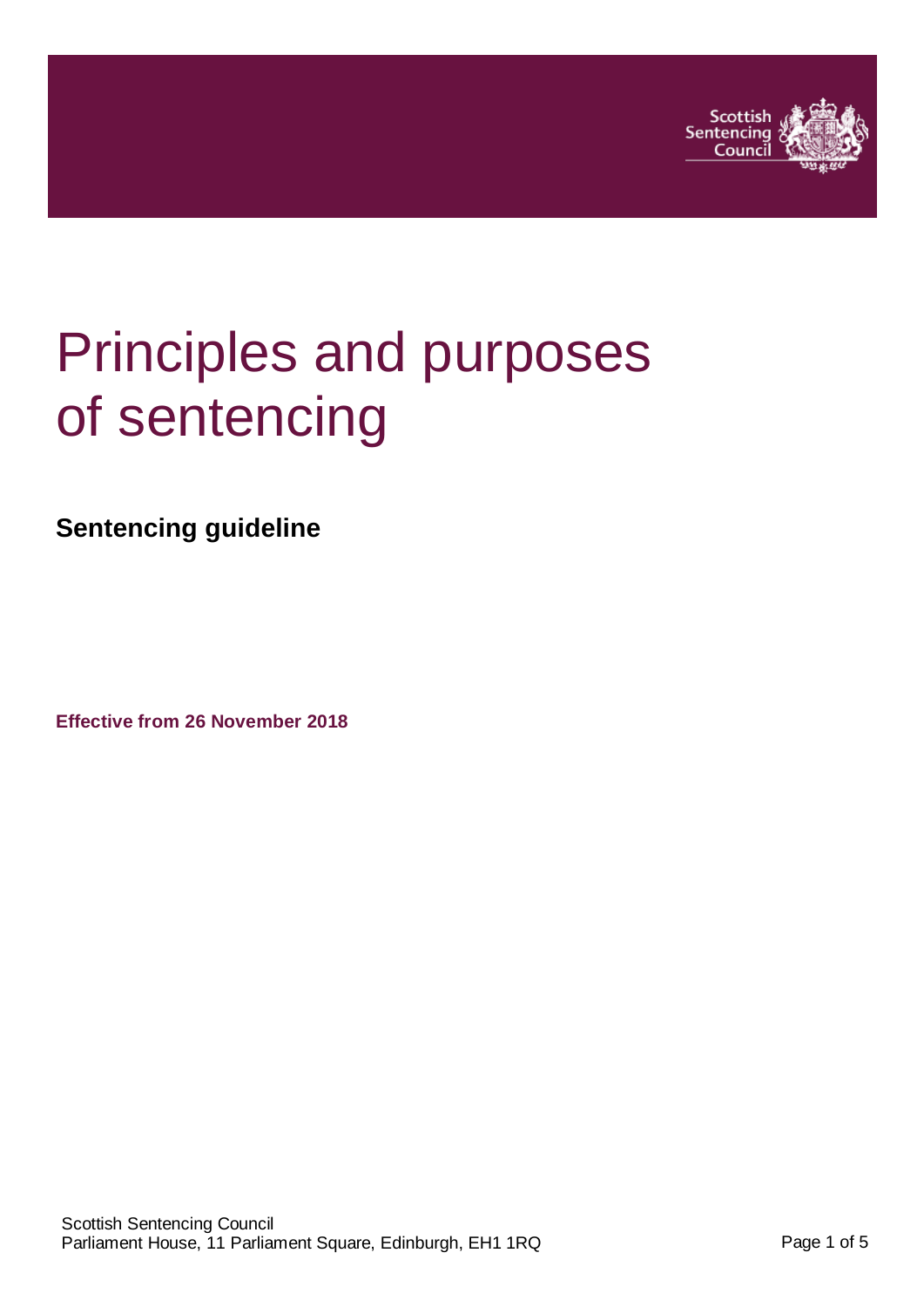Principles and purposes of sentencing Sentencing guideline



## **Applicability**

This guideline applies to all offenders who are sentenced on or after 26 November 2018.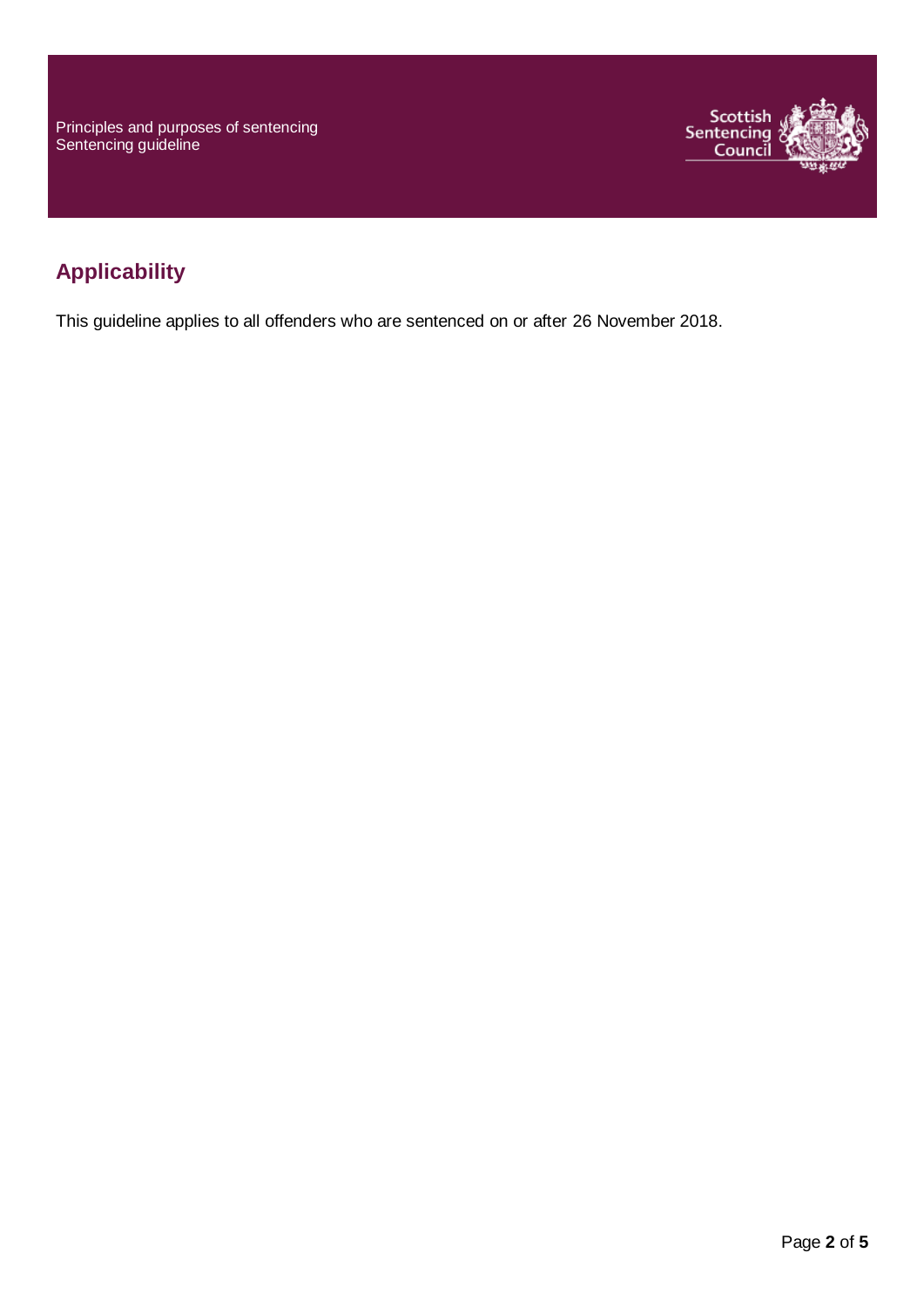

## **Core principle of sentencing**

#### 1. **Sentences in Scotland must be fair and proportionate.**

- 2. This principle requires that:
	- all relevant factors of a case must be considered including the seriousness of the offence, the impact on the victim and others affected by the case, and the circumstances of the offender;
	- sentences should be no more severe than is necessary to achieve the appropriate purposes of sentencing in each case;
	- reasons for sentencing decisions must be stated as clearly and openly as circumstances permit*;*
	- sentencing decisions must be made lawfully and sentencers must have regard to any sentencing guidelines which are applicable;
	- people should be treated equally, without discrimination; and
	- sentencing decisions should treat similar cases in a similar way, assisting consistency and predictability.

#### **Similarity**

3. In the context of sentencing, "similar" means having features or factors in common. The aim of individual guidelines will be to identify where cases should be treated as similar. Treating cases similarly does not mean that similar cases should be dealt with in exactly the same way. Variations in sentencing will occur due to the nature and particular circumstances of the cases(s) in question, including the timing of any plea of guilty.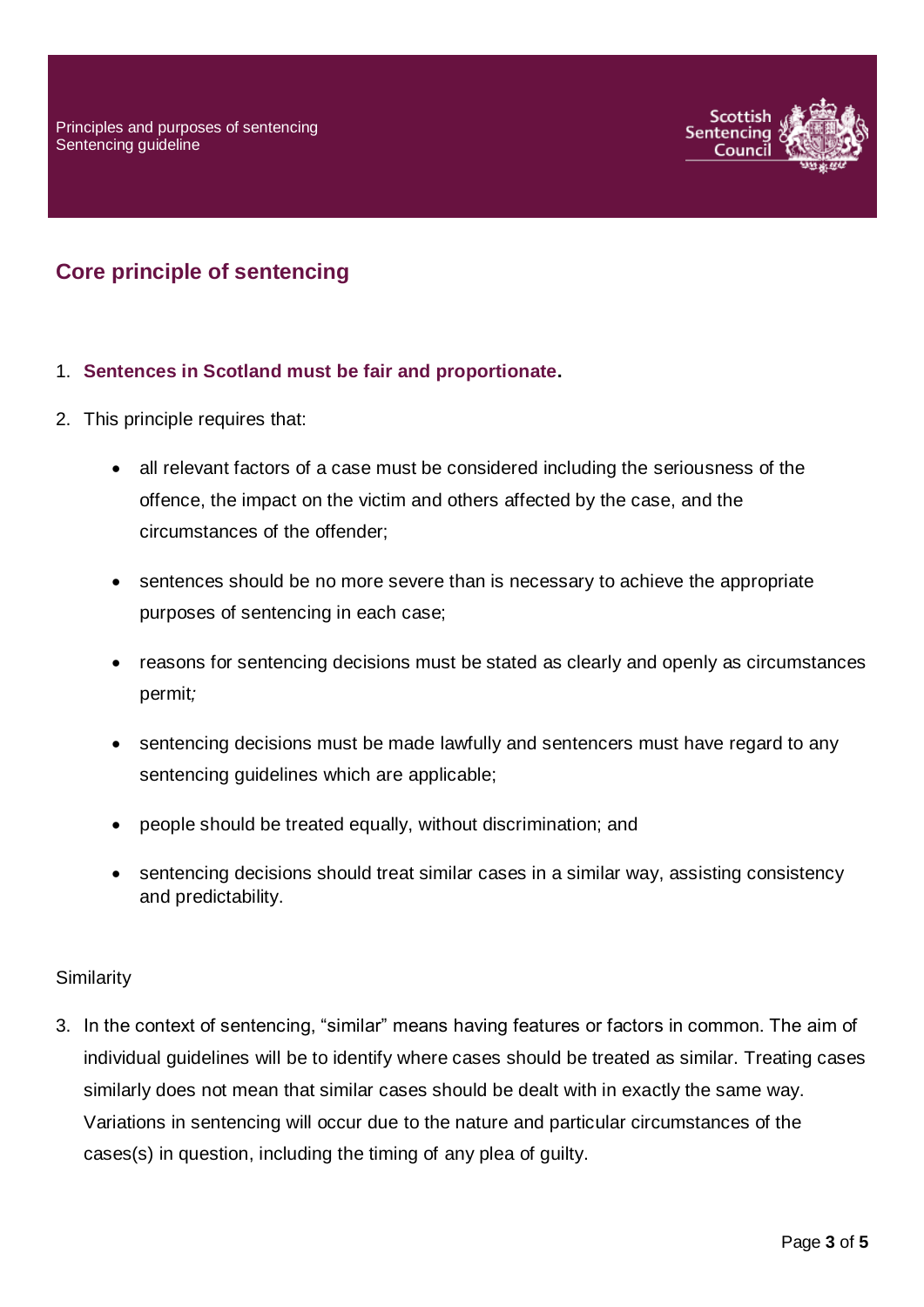

### **Purposes of sentencing**

- 4. The sentence selected should best achieve the purposes of sentencing that are appropriate to the particular case but should always reflect the core principle of fairness and proportionality.
- 5. In no particular order, the purposes may include:
	- **Protection of the public.** Sentencing may seek to protect the public from offending behaviour through preventative measures and by deterring offending behaviour.
	- **Punishment.** Sentencing may seek to punish the offender as a consequence of their criminal behaviour, normally resulting in some sort of loss depending on the sentence chosen.
	- **Rehabilitation of offenders**. Sentencing may seek to reduce the risk of reoffending through the effective rehabilitation of offenders**,** providing people with the opportunity to change and move away from past offending behaviour.
	- **Giving the offender the opportunity to make amends.** Sentencing acknowledges the harm caused to victims and communities. Sentencing may also aim to recognise and meet the needs of victims and communities by requiring the offender to repair at least some of the harm caused.
	- **Expressing disapproval of offending behaviour.** Sentencing may act as an expression of society's concern about and disapproval of the offending behaviour under consideration.

In achieving the appropriate purpose(s) of a particular sentence, the efficient use of public resources may be considered.